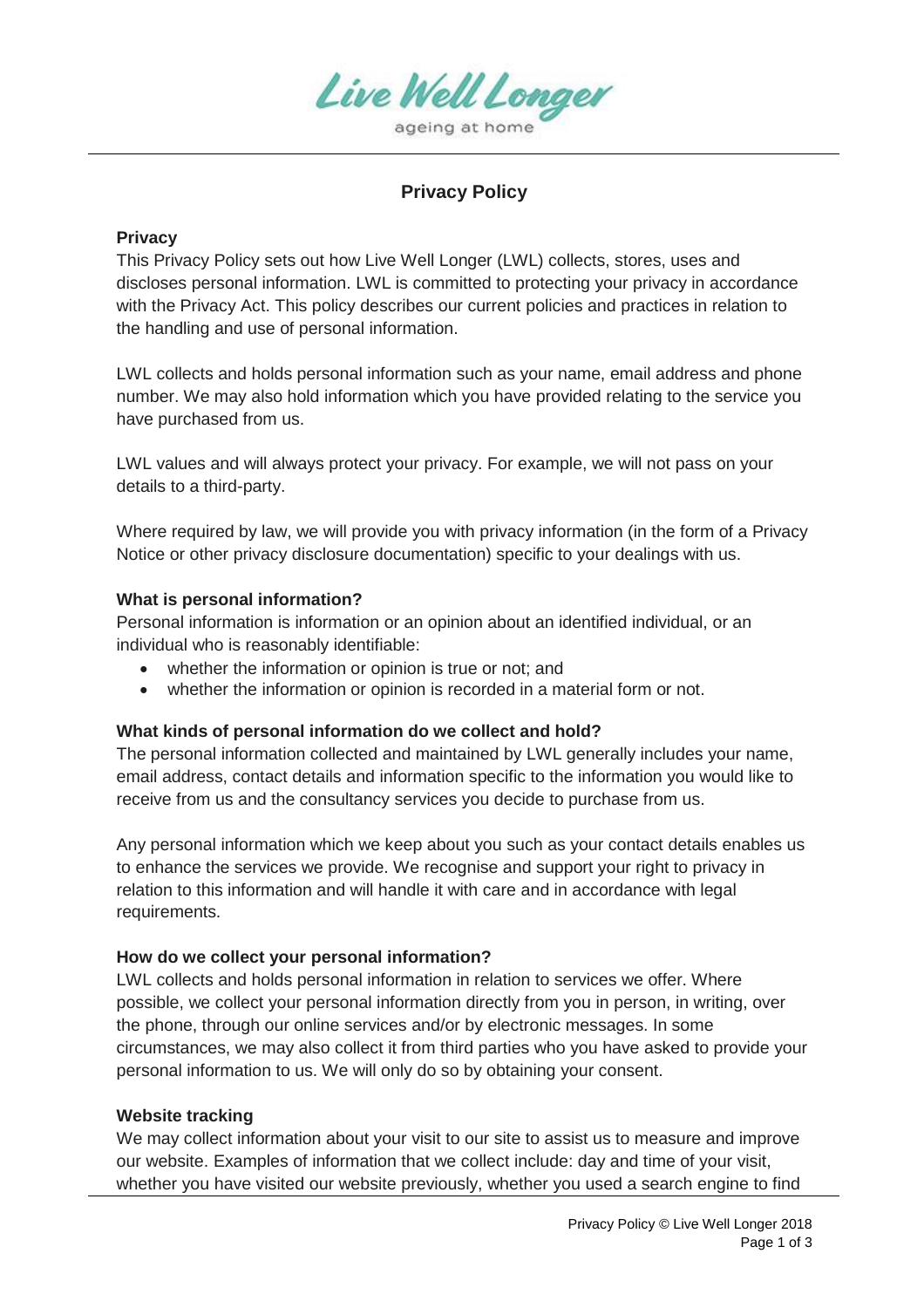

us and some geographical information about what country and state you are in.

We may also use Google Analytics to collect visitor information so that we can better understand how to improve our services. One of the primary methods used by this tool is the placement of cookies. Cookies are small information files that an end user's web browser places on their computer when a website is visited. For information on disabling these cookies, please go to the privacy settings section within your browser. In addition to the session cookie, Google Analytics uses other data collection methods such as appending query strings to an image request. We store the data generated by Google Analytics securely and do not share it with third parties.

We also use other external companies for the following purposes:

- for web hosting services for this website; and/or
- to gather non-personal information (using cookies) in order to evaluate the website's effectiveness.

### **Email**

We may retain the content of any email that you send to us if we believe we have a legal requirement to do so. Your email message content may be monitored by LWL for security issues, including where email abuse is suspected; our response to you may be monitored for quality assurance issues.

### **For what purposes do we collect, hold and use your personal information?**

LWL needs this information to manage the information and consultancy services we provide to you. This information has been given to us on a strictly confidential basis and will only be used for the purposes for which it was provided, and in provision of those services.

We collect, hold and use your personal information for the purposes of providing our services and managing our business. This may include conducting customer research and analytics in relation to our service and improving our service.

## **Who do we disclose your personal information to and why?**

LWL may, from time to time, provide you with information about resources and services which we have designed and developed for older people and their families. Unless you request otherwise, you authorise LWL to contact you with information which we think may be relevant or of interest to you.

### **How do we hold your personal information?**

We may hold your personal information in a number of ways, including in our computer systems or databases, which may involve storing data on storage or computer systems provided by third party suppliers and in paper records.

### **Links to external sites**

We may include links to external sites that we consider contain content relevant to the information that you were seeking from us. Where these links occur, we accept no responsibility for the accuracy of the content, the privacy or security of those sites or your